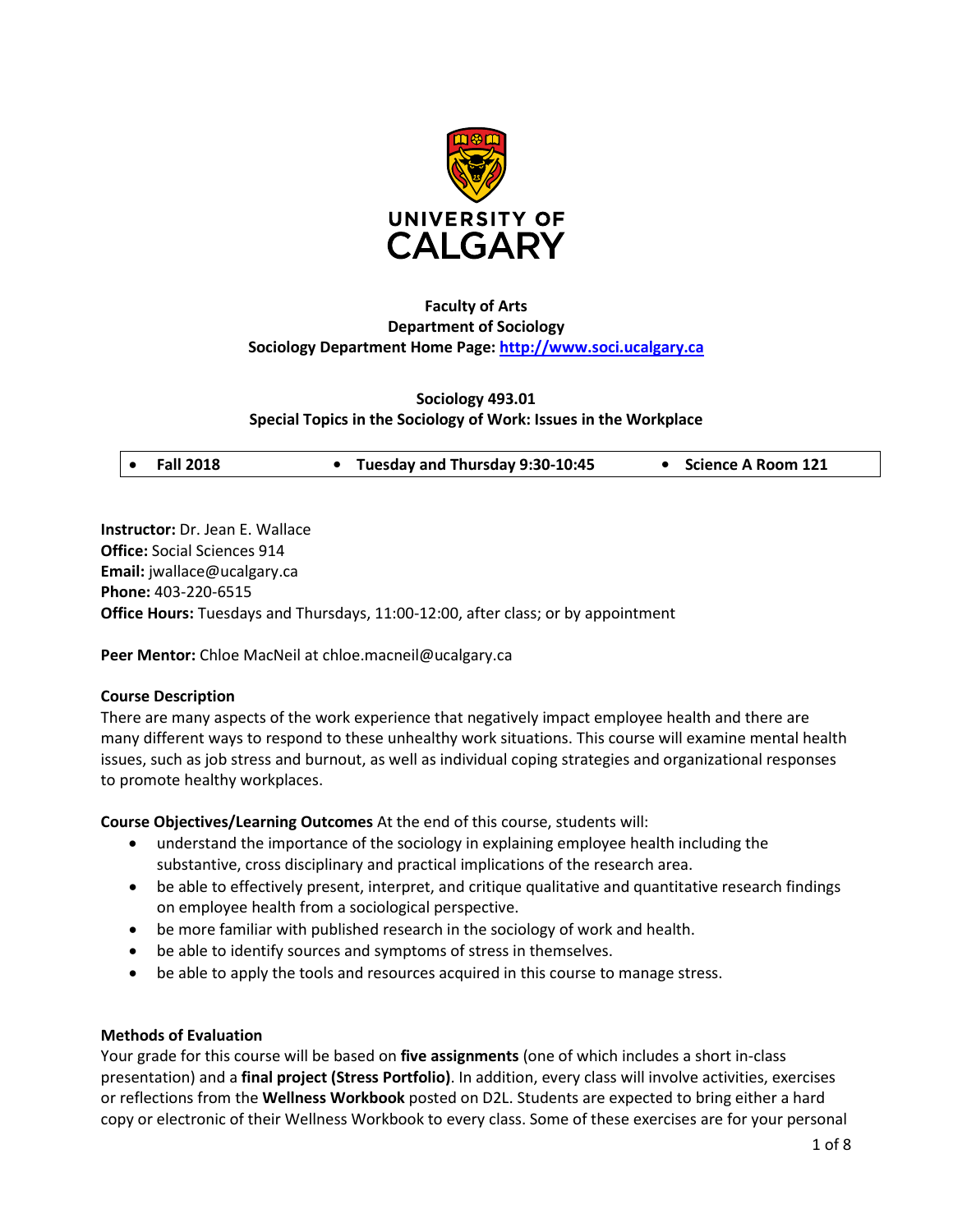reflection, others for class discussion and others for inclusion in your Stress Portfolio. Your **Stress Portfolio** is your final project and based on a collection of class worksheets, journal entries, assignments and anything else that has been helpful throughout the semester. These different sections are to be completed and saved throughout the semester and will be submitted as a single electronic document on December 14th. The assignment information for your Stress Portfolio is posted on D2L. **Final Exam Information:** There is no Registrar scheduled final exam for this course.

| <b>BREAKDOWN OF THE GRADE COMPONENTS</b>                           |                                                                                 |  |  |  |
|--------------------------------------------------------------------|---------------------------------------------------------------------------------|--|--|--|
| Date                                                               | Weight                                                                          |  |  |  |
| Receive Assignment September 25 <sup>th</sup>                      | 15%                                                                             |  |  |  |
| Due: October 9 <sup>th</sup> (9:30am)                              |                                                                                 |  |  |  |
| Receive Assignment September 27th                                  | 15%                                                                             |  |  |  |
| Due: October 18 <sup>th</sup> (9:30am)                             |                                                                                 |  |  |  |
| Receive Assignment October 18th                                    | 15%                                                                             |  |  |  |
| Due: October 30 <sup>th</sup> (9:30am)                             |                                                                                 |  |  |  |
| Receive Assignment October 25th                                    | 15%                                                                             |  |  |  |
| Due: November 8 <sup>th</sup> (9:30 am)                            |                                                                                 |  |  |  |
|                                                                    | 10%                                                                             |  |  |  |
| In-Class Presentation December 4 <sup>th</sup> and 6 <sup>th</sup> |                                                                                 |  |  |  |
|                                                                    |                                                                                 |  |  |  |
| December $14th (4:00 pm)$                                          | 30%                                                                             |  |  |  |
|                                                                    | Receive Assignment November 8th<br>Receive Assignment September 6 <sup>th</sup> |  |  |  |

# **BREAKDOWN OF THE GRADE COMPONENTS**

### **Required Textbooks, Readings, Materials and Lecture Schedule**

Listed below are the readings assigned by topic and date. In addition, the links for the articles are also provided. You will need your UCID number and password to login to the University of Calgary library to access the articles. It is your responsibility to locate and download all articles from the University of Calgary library. Expected lecture dates for the topics are listed below, although unexpected circumstances may require some changes. You should read the required readings prior to their designated class and bring those articles to class for review and discussion. Summary Power Point outlines will be available on D2L prior to the relevant class. **Every student is expected to bring electronic or paper versions of the readings and Wellness Workbook to every class.**

### **SECTION I: INTRODUCTION TO EXPLANATIONS OF WORK AND STRESS**

We're going to start by reading a number of key sociological articles about stress, the stress process and mental health. Some are broader and other focus more specifically on the how these relate to the work experience. This section will also involve in-class activities where we'll complete a number of different assessment tools that are designed to measure stress and stressors. We'll discuss our interpretations of them, concerns about validity and reliability, and how they may be used in adopting a sociological perspective to understanding work and stress.

#### **September 6: Course Introduction**

Pre-Course Stress Self-Assessment (Stress Index Questionnaire)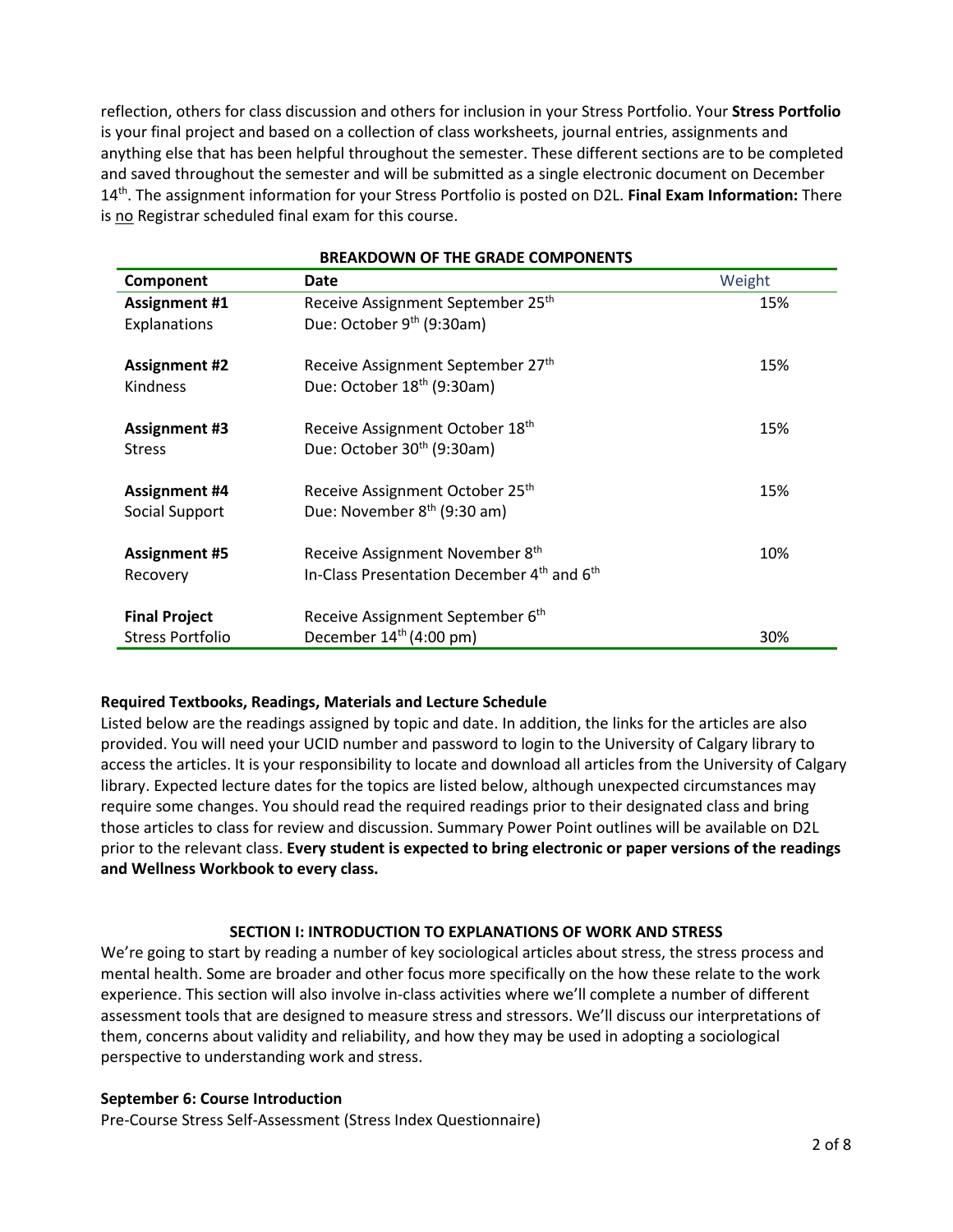# **September 11: A Sociological Approach to the Stress Process**

Pearlin, L.I. (1989). The Sociological Study of Stress. *Journal of Health & Social Behavior*, 30:241-256. <http://www.jstor.org.ezproxy.lib.ucalgary.ca/stable/2136956>

### **September 13: A Sociological Approach to Mental Health**

Wheaton, B. (2001). The Role of Sociology in the Study of Mental Health…and the Role of Mental Health in the Study of Sociology. *Journal of Health & Social Behavior* 42:221-234. <http://www.jstor.org.ezproxy.lib.ucalgary.ca/stable/3090212>

# **September 18: The Sociological Approach to Work and Health**

Tausig, M. (2013). The Sociology of Work and Well-Being in C.S. Aneshensel, J.C. Phelan and A. Bierman (eds.) *Handbook of the Sociology of Mental Health*, Second Edition, Handbooks of Sociology and Social Research (pp. 433-455). Springer: Dordrecht.

[https://ebookcentral-proquest-com.ezproxy.lib.ucalgary.ca/lib/ucalgary-](https://ebookcentral-proquest-com.ezproxy.lib.ucalgary.ca/lib/ucalgary-ebooks/detail.action?docID=973851)

[ebooks/detail.action?docID=973851](https://ebookcentral-proquest-com.ezproxy.lib.ucalgary.ca/lib/ucalgary-ebooks/detail.action?docID=973851)

*\*Note: the UC license permits 2 online users at a time. I suggest that once you access the full text, to print or save to PDF the pages you need and release the Ebook for others have a turn.*

# **September 20: JDC Model of Work Stress**

de Jonge, J., van Vegchel, N., Shimazu, A., Schaufeli, W., and Dormann, C. (2010). A Longitudinal Test of the Demand-Control Model using Specific Job Demands and Specific Job Control. *International Journal of Behavioral Medicine*, 17:125-133.

<https://link-springer-com.ezproxy.lib.ucalgary.ca/article/10.1007%2Fs12529-010-9081-1>

### **September 25: JDR Model of Work Stress**

Demerouti, E., and Bakker, A.B. (2011). The Job Demands-Resources Model: Challenges for Future Research. *Journal of Industrial Psychology*, 37(2).

[http://ezproxy.lib.ucalgary.ca/login?url=http://search.ebscohost.com/login.aspx?direct=true&db=a9h&AN](http://ezproxy.lib.ucalgary.ca/login?url=http://search.ebscohost.com/login.aspx?direct=true&db=a9h&AN=77414643&site=ehost-live) [=77414643&site=ehost-live](http://ezproxy.lib.ucalgary.ca/login?url=http://search.ebscohost.com/login.aspx?direct=true&db=a9h&AN=77414643&site=ehost-live)

### **SECTION II: STRESSORS AND STRAIN**

In this section we will explore how different stressors and outcomes are examined in the literature. We'll explore how sociologists examine these topics as well as how the JDC and JDR models we reviewed in Section I are empirically tested. We'll also do some in-class exercises that will get us to think about different ways of assessing negative outcomes as well as positive ones.

### **September 27: Conceptualizing Stress**

Horwitz, A.V. (2002). Outcomes in the Sociology of Mental Health and Illness: Where Have We Been and Where are We Going? *Journal of Health & Social Behavior*, 43:143-151. <http://www.jstor.org.ezproxy.lib.ucalgary.ca/stable/3090193>

### **October 2: Job Stress, Depression and Work-to-Family Conflict**

Wallace, J.E. (2005). Job Stress, Depression and Work-to-Family Conflict: A Test of the Strain and Buffer Hypotheses. *Relations Industrielles/Industrial Relations*, 60(3): 510-568. [http://link.galegroup.com.ezproxy.lib.ucalgary.ca/apps/doc/A139601379/AONE?u=ucalgary&sid=AONE&xi](http://link.galegroup.com.ezproxy.lib.ucalgary.ca/apps/doc/A139601379/AONE?u=ucalgary&sid=AONE&xid=8f7e834c)

[d=8f7e834c](http://link.galegroup.com.ezproxy.lib.ucalgary.ca/apps/doc/A139601379/AONE?u=ucalgary&sid=AONE&xid=8f7e834c)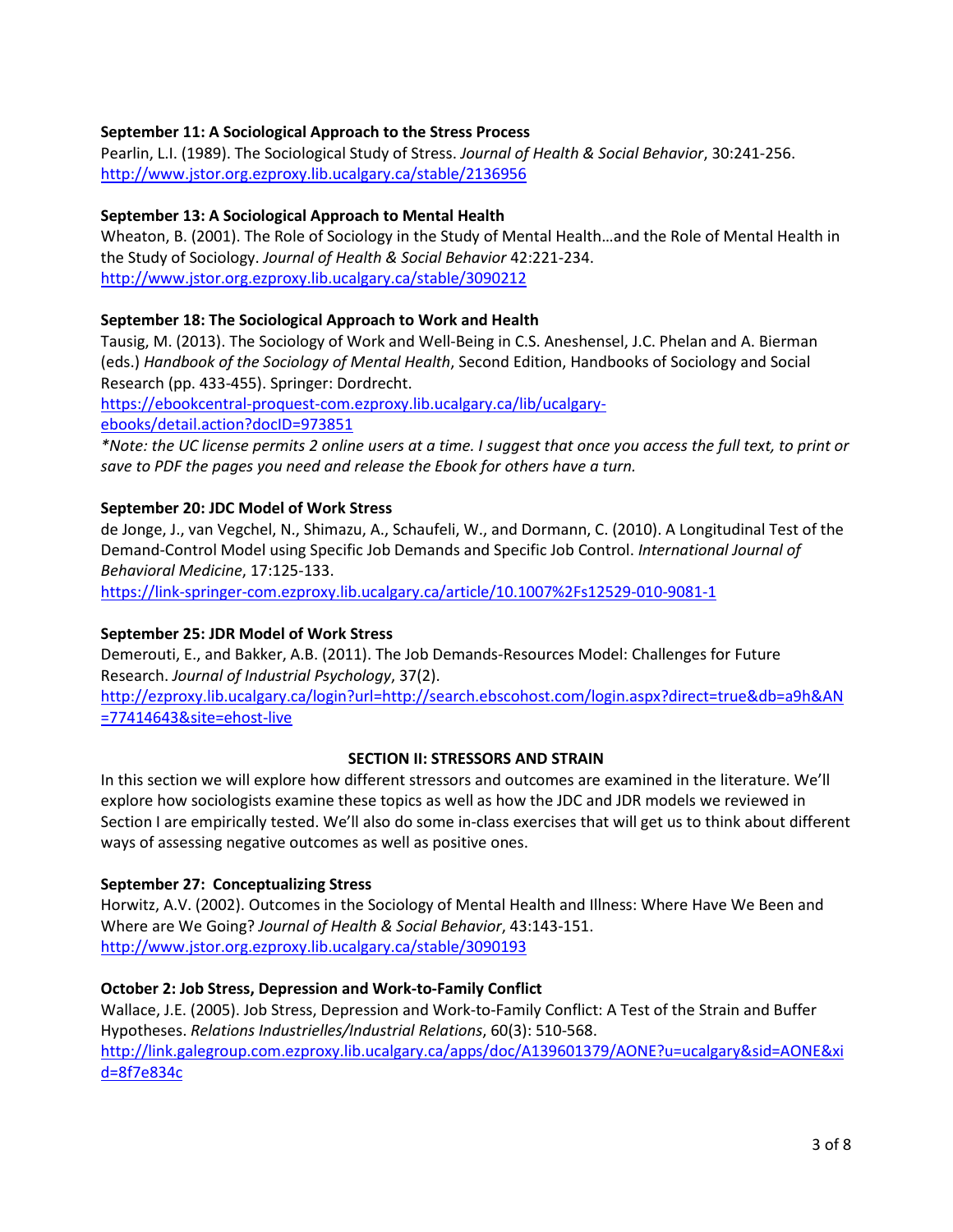# **October 4: Burnout, Suicide and Coping**

Wallace, J.E. (2017). Burnout, Coping and Suicidal Ideation: An Application and Extension of the Job Demand-Control-Support Model. *Journal of Workplace Behavioral Health*, 32(2):99-118. <https://doi-org.ezproxy.lib.ucalgary.ca/10.1080/15555240.2017.1329628>

### **October 9: Chronic Stressors and Daily Hassles**

Serido, J., Almeida, D.M., and Wethington, E. (2004). Chronic Stressors and Daily Hassles: Unique and Interactive Relationships with Psychological Distress. *Journal of Health & Social Behavior*, 45(1):17-33. <http://journals.sagepub.com.ezproxy.lib.ucalgary.ca/doi/abs/10.1177/002214650404500102>

### **SECTION III: COPING RESPONSES**

In this section, we're exploring how employees may cope with job stress and how the coping process is examined in different ways. We'll focus on key coping resources relevant to the JDC and JDR models that include job control and social support. The in-class exercises will also help us to assess different coping strategies and resources we may use in coping with job stress.

### **October 11: Stress, Coping and Social Support**

Thoits, P. A. (1995). Stress, Coping, and Social Support Processes: Where are We? What Next? *Journal of Health & Social Behavior*, 35 (Extra Issue): 53-79.

<http://www.jstor.org.ezproxy.lib.ucalgary.ca/stable/2626957>

#### **October 16: Interventions**

Munz, D.C., Kohler, J.M., Greenberg, C.I. (2001). Effectiveness of a Comprehensive Worksite Stress Management Program: Combining Organizational and Individual Interventions. *International Journal of Stress Management*, 8(1):49-62

[http://ovidsp.ovid.com.ezproxy.lib.ucalgary.ca/ovidweb.cgi?T=JS&CSC=Y&NEWS=N&PAGE=fulltext&D=ovft](http://ovidsp.ovid.com.ezproxy.lib.ucalgary.ca/ovidweb.cgi?T=JS&CSC=Y&NEWS=N&PAGE=fulltext&D=ovft&AN=00042123-200108010-00004&PDF=y) [&AN=00042123-200108010-00004&PDF=y](http://ovidsp.ovid.com.ezproxy.lib.ucalgary.ca/ovidweb.cgi?T=JS&CSC=Y&NEWS=N&PAGE=fulltext&D=ovft&AN=00042123-200108010-00004&PDF=y)

### **October 18: Coping with Job Stress**

Latack, J.C., and Havlovic, S.J. (1992). Coping with Job Stress: A Conceptual Evaluation Framework for Coping Measures. *Journal of Organizational Behavior*, 13(5):479-508. <http://www.jstor.org.ezproxy.lib.ucalgary.ca/stable/2488399>

### **October 23: Social Support**

Sargent, L.D., and Terry, D.J. (2000). The Moderating Role of Social Support in Karasek's Job Strain Model. *Work & Stress*, 14(3):245-261.

[http://ezproxy.lib.ucalgary.ca/login?url=http://search.ebscohost.com/login.aspx?direct=true&db=s3h&AN=](http://ezproxy.lib.ucalgary.ca/login?url=http://search.ebscohost.com/login.aspx?direct=true&db=s3h&AN=4273465&site=ehost-live) [4273465&site=ehost-live](http://ezproxy.lib.ucalgary.ca/login?url=http://search.ebscohost.com/login.aspx?direct=true&db=s3h&AN=4273465&site=ehost-live)

### **October 25: Control and Support**

Ross, C. E., and Mirowsky, J. (1989). Explaining the Social Patterns of Depression: Control and Problem Solving – or Support and Talking? *Journal of Health & Social Behavior*, 30(2): 206-219. <http://www.jstor.org.ezproxy.lib.ucalgary.ca/stable/2137014>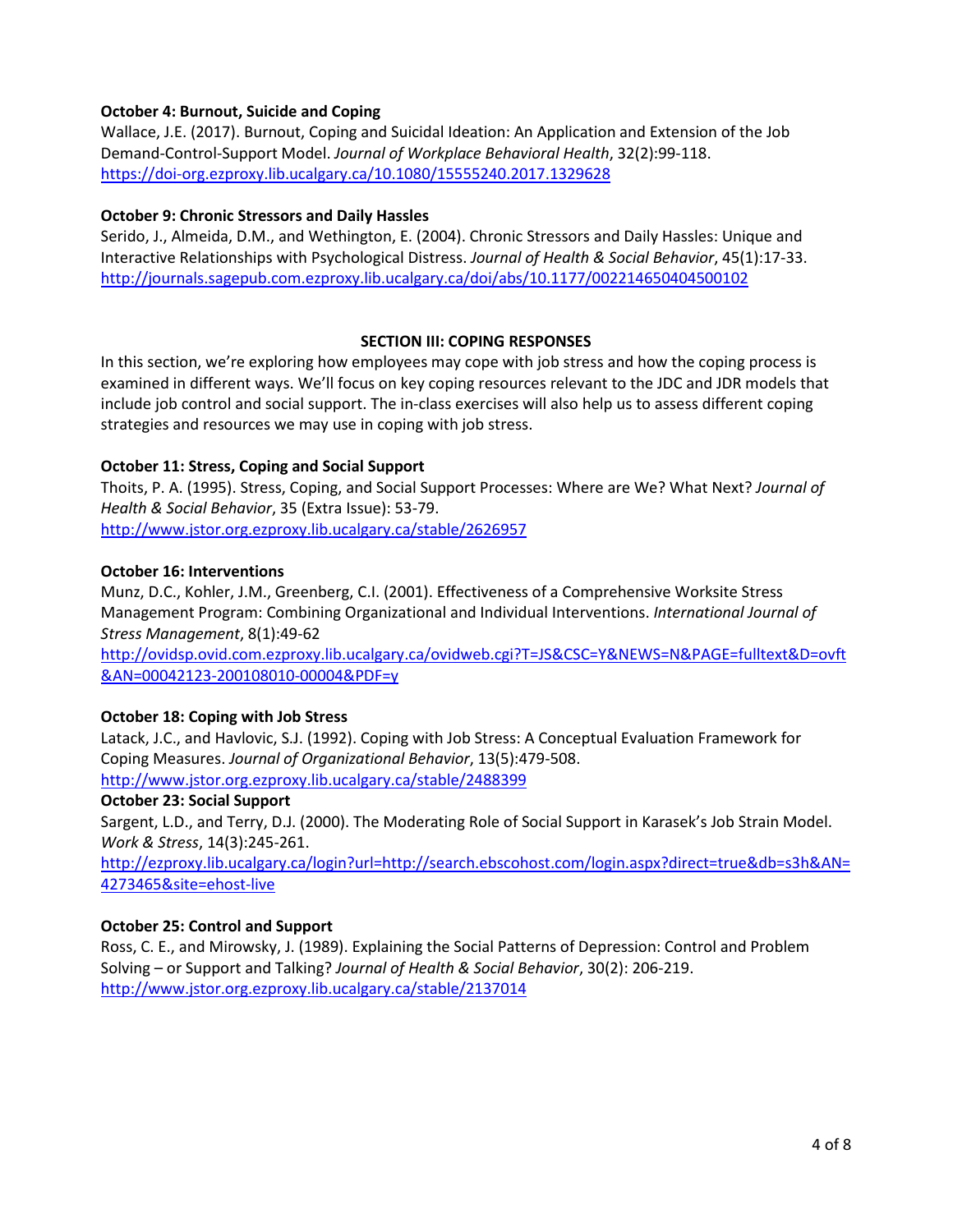### **October 30: Job Resources**

Tuckey, M.R., Boyd, C.M., Winefield, H.R., Bohm, A., Winfield, A.H., Lindsay, A., and Black, Q. (2017). Understanding Stress in Retail Work: Considering Different Types of Job Demands and Diverse Applications of Job Resources. *International Journal of Stress Management*, 24(4): 368-391. [http://ovidsp.ovid.com.ezproxy.lib.ucalgary.ca/ovidweb.cgi?T=JS&CSC=Y&NEWS=N&PAGE=fulltext&AN=00](http://ovidsp.ovid.com.ezproxy.lib.ucalgary.ca/ovidweb.cgi?T=JS&CSC=Y&NEWS=N&PAGE=fulltext&AN=00042123-201711000-00003&D=ovft&PDF=y) [042123-201711000-00003&D=ovft&PDF=y](http://ovidsp.ovid.com.ezproxy.lib.ucalgary.ca/ovidweb.cgi?T=JS&CSC=Y&NEWS=N&PAGE=fulltext&AN=00042123-201711000-00003&D=ovft&PDF=y)

#### **November 1: Positive Events as Resources**

Bono, J.E., Glomb, T.M., Shen, W., Kim, E., and Koch, A.J. (2013). Building Positive Resources: Effect of Positive Events and Positive Reflection on Work Stress and Health. *Academy of Management Journal*, 56(6):1601-1627.

[http://ezproxy.lib.ucalgary.ca/login?url=http://search.ebscohost.com/login.aspx?direct=true&db=bth&AN=](http://ezproxy.lib.ucalgary.ca/login?url=http://search.ebscohost.com/login.aspx?direct=true&db=bth&AN=93255943&site=ehost-live) [93255943&site=ehost-live](http://ezproxy.lib.ucalgary.ca/login?url=http://search.ebscohost.com/login.aspx?direct=true&db=bth&AN=93255943&site=ehost-live)

### **SECTION IV: RECOVERY AND DETACHMENT FROM STRESS**

In the last section of the course, we'll explore the stressor-detachment model. In doing so, we'll examine ways in which employees may recover or disconnect from work as well as interventions that employees may offer to their employees. In addition to reviewing empirical tests of these recovery and detachment activities, we'll try some out in class. Students will have the opportunity to sign up for their in-class presentations that are related to class topics from November 6-29, or on any topic on December 4 and 6.

#### **November 6: The Stressor Detachment Model**

Sonnentag, S., and C. Fritz (2015). Recovery from Job Stress: The Stressor-Detachment Model as an Integrative Framework. *Journal of Organizational Behavior*, 36:S72-S103. <http://onlinelibrary.wiley.com.ezproxy.lib.ucalgary.ca/doi/10.1002/job.1924/full>

### **November 8: Green Space**

van den Berg, A.E., Maas, J., Verheij, R.A., and Groenewegen, P.P. (2010). Green Space as a Buffer between Stressful Life Events and Health. *Social Science & Medicine*, 70:1203-1210. <http://www.sciencedirect.com.ezproxy.lib.ucalgary.ca/science/article/pii/S0277953610000675>

### **November 13 and 15: Reading Week – no classes, so relax and breathe.**

#### **November 20: Physical Activity**

Hansen, A.M., Blangsted, A.K., Hansen, E.A., Sogaard, K., and Sjogaard, G. (2010). Physical Activity, Job Demand-Control, Perceived Stress-Energy, and Salivary Cortisol in White-Collar Workers. *International Archives of Occupational and Environmental Health*, 83:143-153. <https://link-springer-com.ezproxy.lib.ucalgary.ca/content/pdf/10.1007%2Fs00420-009-0440-7.pdf>

### **November 22: Coloring**

Blackburn, H., and Chamley, C.E. (2016). Color me Calm: Adult Coloring and the University Library. *Kansas Library Association College and University Libraries Section Proceedings*, 6(1). <http://digitalcommons.unl.edu/neblibconf/9/>

Van der Vennet, R., and Serice, S. (2012). Can Coloring Mandalas Reduce Anxiety? A Replication Study. *Art Therapy*, 29(2): 87-92.

<http://www-tandfonline-com.ezproxy.lib.ucalgary.ca/doi/full/10.1080/07421656.2012.680047>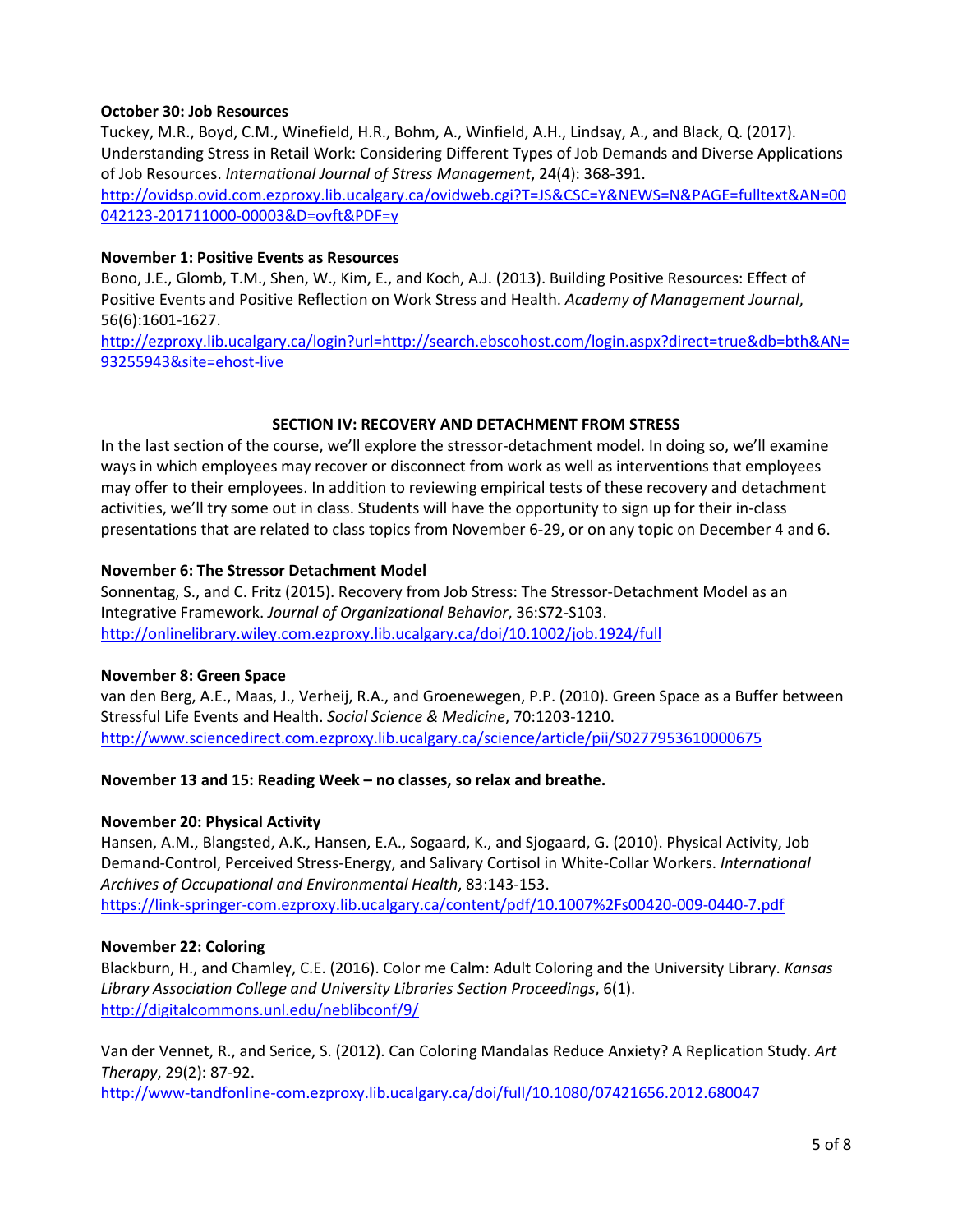### **November 27: Relaxation**

Kaspereen, D. (2012). Relaxation Intervention for Stress Reduction Among Teachers and Staff. *International Journal of Stress Management*, 19(3):238-250.

[http://ovidsp.ovid.com.ezproxy.lib.ucalgary.ca/ovidweb.cgi?T=JS&CSC=Y&NEWS=N&PAGE=fulltext&AN=00](http://ovidsp.ovid.com.ezproxy.lib.ucalgary.ca/ovidweb.cgi?T=JS&CSC=Y&NEWS=N&PAGE=fulltext&AN=00042123-201208000-00004&D=ovft&PDF=y) [042123-201208000-00004&D=ovft&PDF=y](http://ovidsp.ovid.com.ezproxy.lib.ucalgary.ca/ovidweb.cgi?T=JS&CSC=Y&NEWS=N&PAGE=fulltext&AN=00042123-201208000-00004&D=ovft&PDF=y)

#### **November 29: Recovery Activities**

Rook et al (2006). The Contribution of Various Types of Activities to Recovery. *European Journal of Work and Organizational Psychology*, 15(2):218-240.

<http://www-tandfonline-com.ezproxy.lib.ucalgary.ca/doi/abs/10.1080/13594320500513962>

### **December 4 and 6: Student Presentations**

#### **Grading Scale**

Letter grades will be assigned and submitted to the registrar based on the following scale:

| Grade     | Percent range  | <b>Grade Point Value</b> | <b>Description</b>                       |
|-----------|----------------|--------------------------|------------------------------------------|
| A+        | $96 - 100\%$   | 4.0                      | Outstanding performance                  |
| A         | $90 - 95.99%$  | 4.0                      | Excellent-superior performance           |
| A-        | $85 - 89.99%$  | 3.7                      |                                          |
| $B+$      | $80 - 84.99%$  | 3.3                      |                                          |
| B         | $75 - 79.99\%$ | 3.0                      | Good - clearly above average performance |
| <b>B-</b> | $70 - 74.99\%$ | 2.7                      |                                          |
| $C+$      | $67 - 69.99\%$ | 2.3                      |                                          |
| C         | $63 - 66.99%$  | 2.0                      | Satisfactory - basic understanding       |
| $C-$      | $59 - 62.99\%$ | 1.7                      |                                          |
| D+        | $55 - 58.99%$  | 1.3                      |                                          |
| D         | $50 - 54.99%$  | 1.0                      | Minimal pass - marginal performance      |
| F         | < 50%          | 0                        | Unsatisfactory performance               |

The grades for a course component may be scaled to maintain equity among sections and to conform to departmental norms.

### **Grade Reappraisal**

Within two weeks of the date the exam/assignment is returned, students seeking reappraisal of examinations or assignments must submit a written response to the instructor explaining the basis for reconsideration of one's mark. The instructor will reconsider the grade assigned and will then book a time with the student to discuss his or her work and rationale. It should be noted that a re- assessed grade may be raised, lowered, or remain the same.

### **Technology Use**

Please note that cell phones, pagers, Blackberries, internet surfing, watching videos, playing computer games, checking e-mail, text messaging, and listening to music are disruptive to the class. **Please be courteous to your classmates and professor and turn off all such devices before the class starts.** Laptop computers are to be used exclusively for the purposes of taking notes during class. Using your laptop for purposes other than taking notes (e.g., watching videos, playing solitaire, etc.) will be considered disruptive behavior. Students violating the policy will be asked to cease doing so and may be disallowed from using a laptop in future classes. Recording devices may be used only if you have permission from the professor and documentation from the Student Accessibility Office.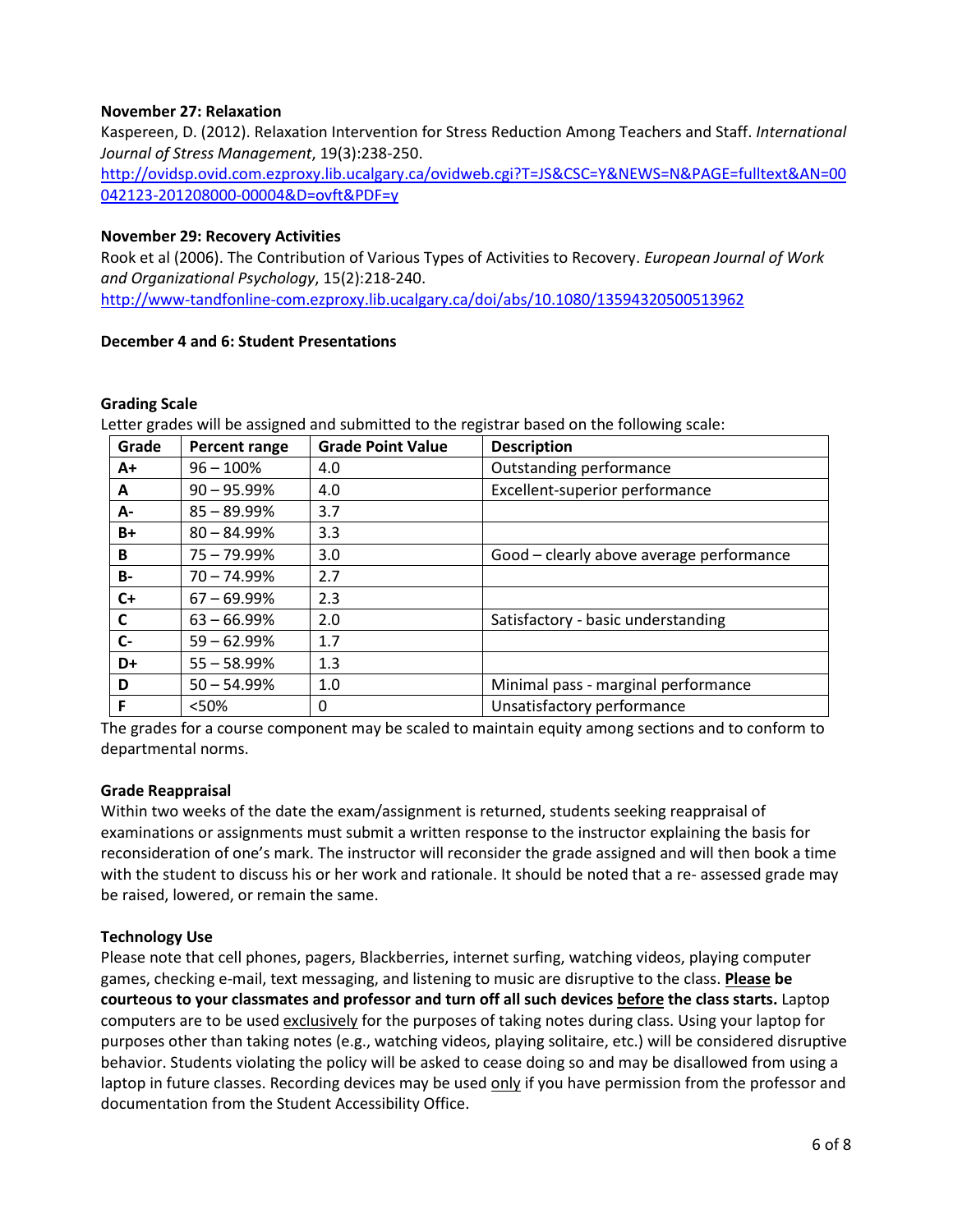### **Email**

Feel free to contact me over email at any time. Please put the course name and number in your email's subject line, and include a proper salutation, your full name, student ID, and a proper closing in the body of your email. All emails violating customary email conventions will be ignored. All other emails will be answered within one business day. I do not answer emails over the weekend. Please take that into account when emailing me questions pertaining assignments or exams. If you have a course-related question, please check the course outline first. Questions that can be answered by consulting the course outline will not be answered. Also, please e-mail me for administrative purposes only, for example to set up an appointment. Please do not use e-mail as a replacement for an office visit, if there is something you want to discuss. Questions about the course content and readings, concerns about grades, or any other personal issues should be dealt with in person during my office hours.

### **Emergency Evacuations**

In the case of fire or other emergency evacuation of this classroom, please proceed to the assembly point at **Social Sciences Food Court**.

### **Handing in Papers, Assignments**

- 1. The main Sociology Department office does not deal with any course-related matters. Please speak directly to your instructor.
- 2. **Protection of Privacy:** The Freedom of Information and Protection of Privacy (FOIPP) legislation does not allow students to retrieve any course material from public places. Anything that requires handing back will be returned directly during class or office hours. If students are unable to pick up their assignments from the instructor, they provide the instructor with a stamped, self-addressed envelope to be used for the return of the assignment.
- 3. Final grades are not posted by the Sociology Department. They are only available online.

### **Ethics Research**

Students are advised that any research with human subjects – including any interviewing (even with friends and family), opinion polling, or unobtrusive observation – must have the approval of the Faculty Ethics Committee. In completing course requirements, students must not undertake any human subjects research without discussing their plans with the instructor, to determine if ethics approval is required.

### **Academic Misconduct**

Please refer to the website listed below for information on University of Calgary policies on Plagiarism/Cheating/Other Academic Misconduct:<http://www.ucalgary.ca/pubs/calendar/current/k-5.html>

### **Deferrals**

When possible, please provide advance notice if you are unable to write an exam or complete/turn-in assignments on time. All requests for deferral of a course component due to health reasons must be accompanied by written documentation as outlined in the University Calendar and should be obtained while the student has the health issue rather than after recovery. Deferrals will be allowed in the following circumstances: illness, domestic affliction or religious conviction. Travel arrangements, misreading the syllabus, and scheduling conflicts with other classes or employment are not valid reasons for requesting a deferral. Deferrals will not be granted if it is determined that just cause is not shown by the student.

If you have missed a test for a legitimate reason, the instructor can require you to write a "make up" test as close in time to the original test as possible or can choose to transfer the percentage weight to another